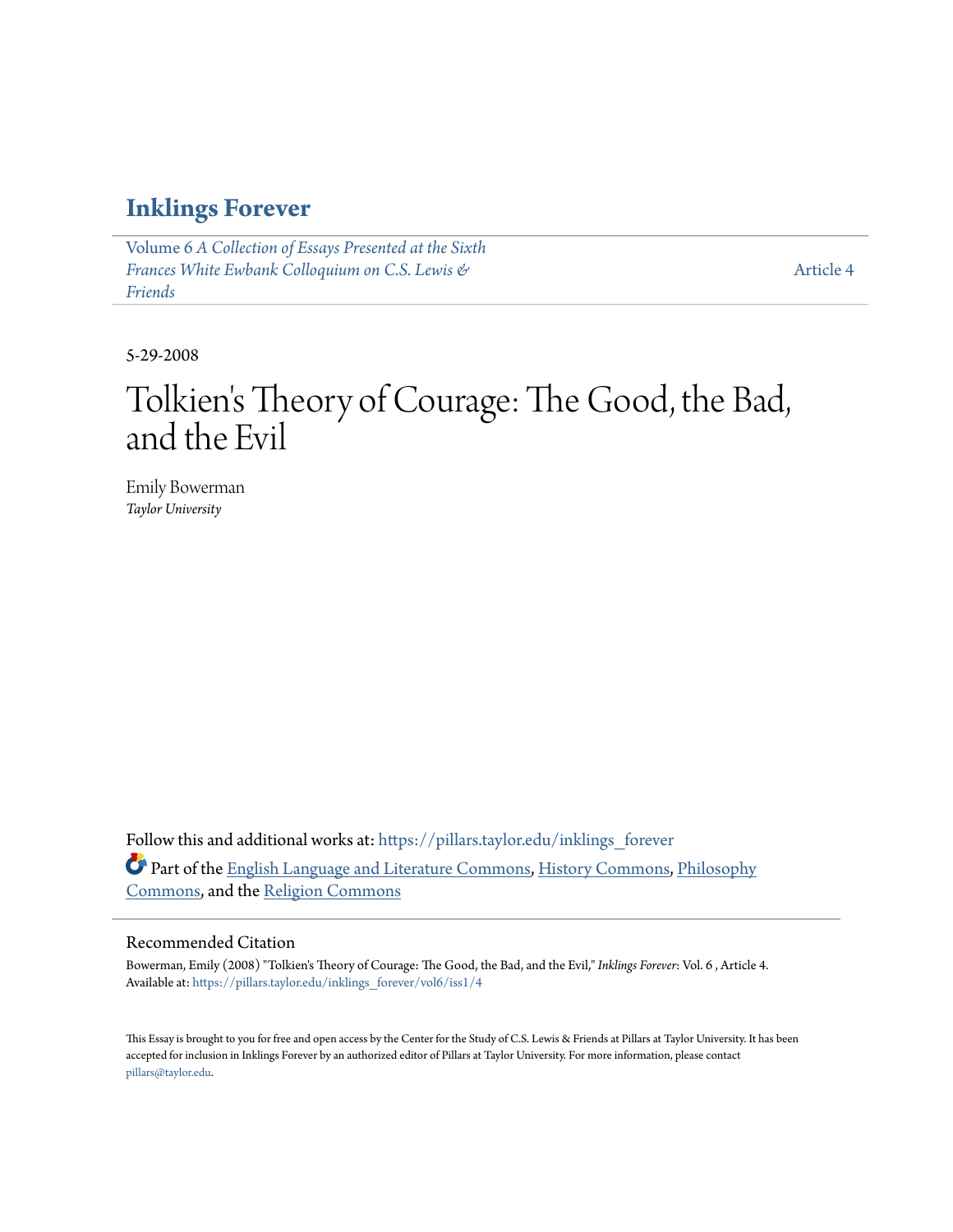### Tolkien's Theory of Courage: The Good, the Bad, and the Evil

**Cover Page Footnote** Undergraduate Student Essay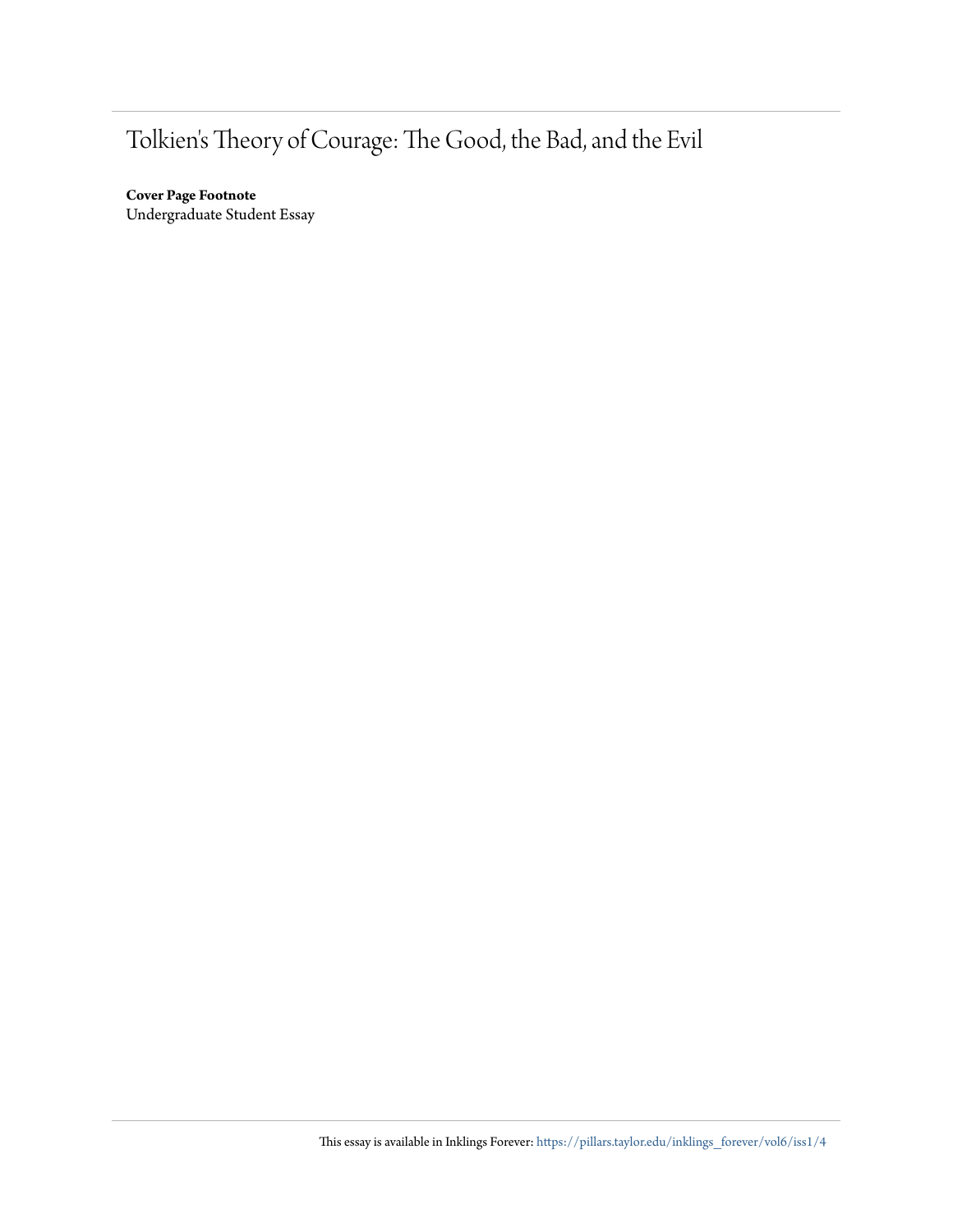### **INKLINGS FOREVER, Volume VI**

A Collection of Essays Presented at the Sixth

FRANCES WHITE EWBANK COLLOQUIUM ON C.S. LEWIS & FRIENDS

Taylor University 2008

Upland, IN

## **Tolkien's Theory of Courage**

### *The Good, the Bad, and the Evil*

### **Emily Bowerman**

**Second Place Student Essay Contest Winner**

#### **Abstract:**

The fiction of J.R.R. Tolkien has captivated readers for the past five decades, perhaps because it portrays a world so drastically different from our own. Middle-earth is indeed informed by vestiges of an ancient tradition, preserved in the mythologies of different cultures. One very good example of this is Tolkien"s theory of courage, which he gleaned from Old Norse myth and discussed in his lecture "Beowulf: The Monsters and the Critics." In brief, the gods and their human allies, the heroes of Norse mythology, know that eventual defeat is inevitable. However, this does not make their actions any less righteous nor allow for defection to the side of the giants and monsters, which will be victorious in the end. Heavily influenced by ancient mythologies, Tolkien develops his theory of courage through the heroes and the villains in *The Lord of the Rings*.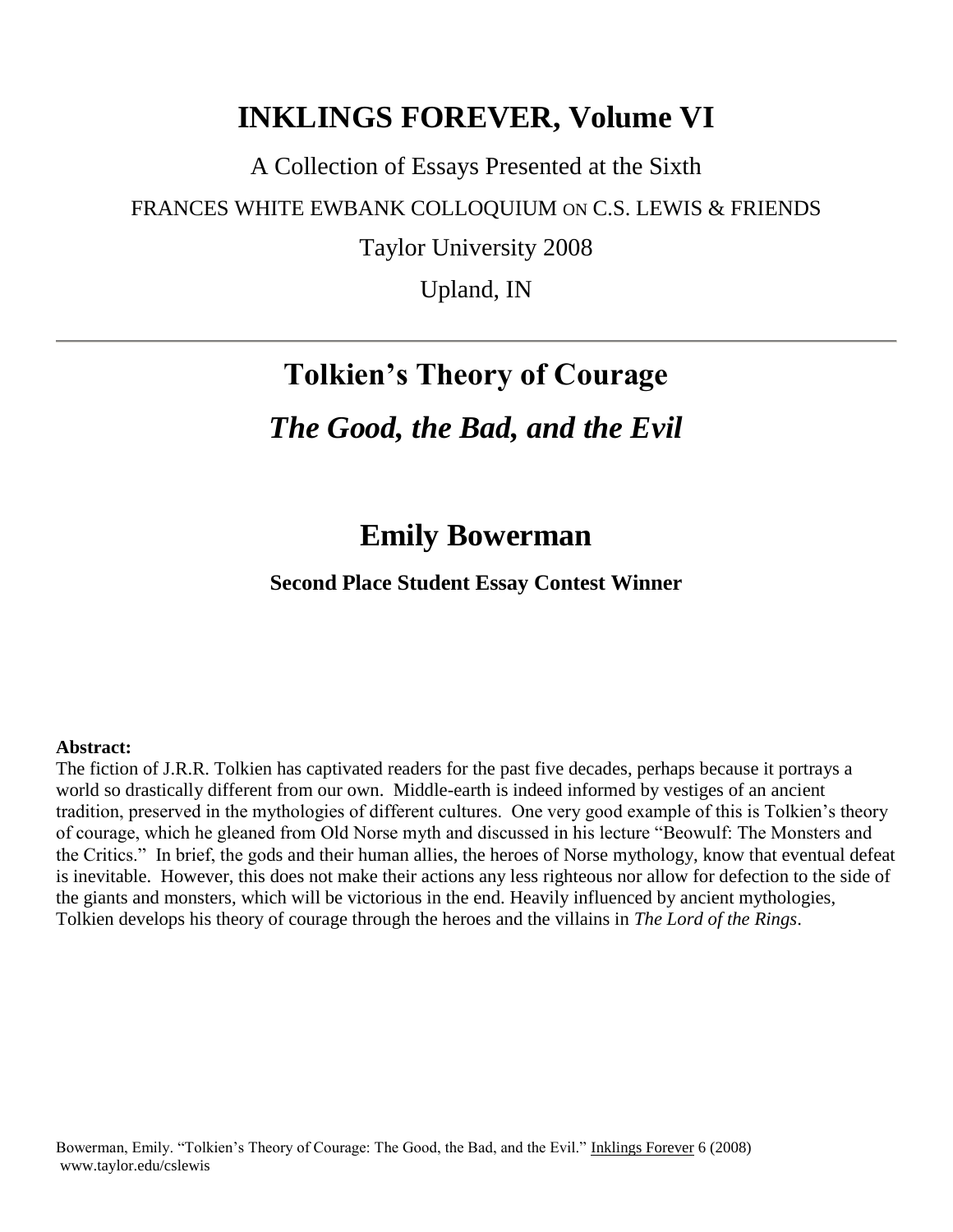#### **Tolkien's Theory of Courage: The Good, the Bad, and the Evil Emily Bowerman**

The fiction of J.R.R. Tolkien has captivated readers for the past five decades, perhaps because it portrays a world so drastically different from our own. His stories tell of brave men and women risking life and limb in the name of higher ideals, combating creatures that are the embodiment of evil. This stands in sharp contrast to the egocentrism and instant gratification of modern times, when people"s actions can be so morally ambiguous that one cannot tell the "good guys" from the "bad guys". Middle-earth is indeed informed by plot and principles from ancient tradition, preserved in the mythologies of different cultures. One very good example of this is Tolkien"s theory of courage, which he gleaned from Old Norse myth and discussed in his lecture "Beowulf: The Monsters and the Critics." In brief, the Norse gods and their human allies know that they will be defeated at the end of the world, called Ragnarok, which according to Tolkien scholar Tom Shippey, literally means "the destruction of the gods" (*J.R.R. Tolkien* 150). However, Tolkien, quoting Ker, said, ""[The gods] *are on the right side, though it is not the side that wins. The winning side is Chaos and Unreason"*—mythologically, the monsters—"*but the gods, who are defeated, think that defeat no refutation*"" (Ker, as cited by Tolkien, "Beowulf"). Or, as Shippey paraphrases, "Victory and defeat have nothing to do with right and wrong" (*J.R.R. Tolkien* 150). This concept is present throughout Tolkien's work, and one can trace its influence through the manner in which he portrays both good and evil characters. Heavily influenced by ancient mythologies, Tolkien develops his theory of courage through the heroes and the villains in *The Lord of the Rings*.

Naturally, one would expect the heroes of any story to model courage in their actions, and those in *The Lord of the Rings* are no exception. Yet Tolkien develops two different types of heroes, and each displays a unique type of courage. The first is the ancient or standard hero, of which Aragorn is the preeminent example. His character resonates strongly with the heroes of ancient mythology, and as Clark comments, 'Aragorn... and his followers, like the gods and heroes of Old Norse mythology, are prepared to fight to the death… even if there is no hope for victory" (Clark 44). This is precisely the attitude with which Aragorn leads the armies of the West to assail the Black Gates of Mordor as a diversion to protect Frodo and the Ring. Gandalf counsels him, and the other captains of the West:

We must walk open-eyed into that trap, with courage, but small hope for ourselves. For, my lords, it may well prove that we ourselves shall perish utterly in a black battle far from the living lands; so that even if Barad-dûr be thrown down, we shall not live to see a new age. But this, I deem, is our duty. And better so than to perish nonetheless—as we surely shall, if we sit here and know as we die that no new age shall be (Tolkien, *The Return of the King* 172-173).

Gandalf"s speech is a good example of the theory of courage in action, and it definitely indicates the same type of courage displayed by the Norse gods as they face the approach of Ragnarok. Yet it is not quite the fatalistic outlook that characterizes mythology, as the characters do hope that through their deaths they will be able to help defeat the powers of evil. Therefore they have hope for the world, but not for themselves. This exemplifies Tolkien's theory of courage, though in a slightly modified way, and his use of it shows the influence of mythology on *The Lord of the Rings*.

The second sub-type of hero in Tolkien"s fiction is the spiritual or new hero, manifested by the Hobbits, especially Frodo and Sam. Again, unwilling to accept the fatalistic attitudes that accompanied the mythological theory of courage, Clark observes, "Tolkien sought a true hero motivated by a heroic ideal consistent with his own religious and moral ideals" (39). Therefore the hobbits" courage shows the influence of Tolkien"s Christianity on his fiction. He began to develop this "true hero" in *The Hobbit*, as Bilbo slowly discovers his own type of courage through his adventures. Shippey says of Bilbo, "[Tolkien] provide[s] a behavior-model which is not quite beyond emulation (no one can fight a dragon, but everyone can fight fear). Mainly [he] place[s] in a kindly light that style of courage—cold courage, "moral courage", two-o"clock-in-the-morning courage—which our age is most prepared to venerate" (*Road to Middle Earth* 79). As Shippey notes, this notion of 'modern courage' also provides a portal through which contemporary readers can enter Middle-earth.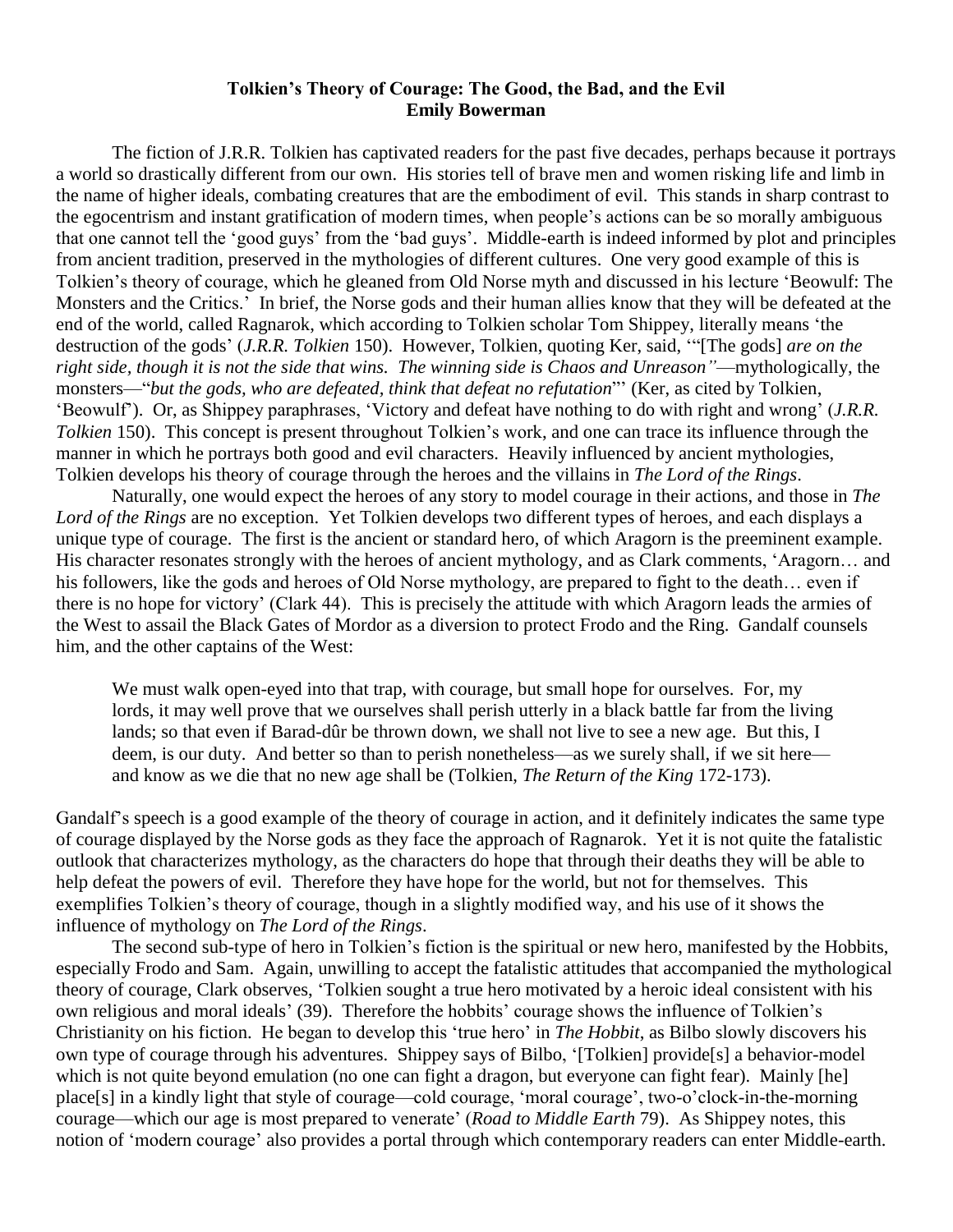Very few could identify with Aragorn"s archaic heroism, but the Hobbits bring Tolkien"s conflict down to the level of the modern reader.

The heroism of the hobbits differs from that of Aragorn and the other warriors in several important ways. Firstly, it suites their stature and temperament. Unlike Aragorn, Frodo and Sam simply do not have the ability to achieve victory through battle, as they are no match for their enemies in that type of contest. However, as Gandalf says before the final desperate battle at the gates of Mordor, "I said victory could not be achieved by arms. I still hope for victory, but not by arms" (Tolkien *The Return of the King* 171). His hope is not in Aragorn and his military prowess, but in Frodo and Sam, the new heroes equipped with a different, and in the end, perhaps more important, type of courage. Clearly, some vestiges of the ancient hero are apparent; the uncertainty of success, the likeliness that the quest will claim their lives, and their willingness to accept the mission despite these grave risks. However, they must accomplish this, like Bilbo, not through their strength or skill, but with a simple desire to do what is right regardless of the outcome. Another quality differentiates them from ancient heroes: their optimism and cheerfulness. Though they are aware of the monumental risk posed by their quest, they remain optimistic that they may achieve something of worth despite the obstacles. Sam compares their impossible situation to that of an old legend, saying, "Beren now, he never thought he was going to get that Silmaril from the Iron Crown in Thangorodrim, and yet he did, and that was a worse place and a blacker danger than ours" (Tolkien, *The Two Towers* 379). Even after the ring is destroyed and Frodo and Sam believe that they will be swept away in the destruction of Sauron"s works, the hobbits do not despair. Shippey comments, "Those who… felt from the start that the whole thing was going to be a disaster remain immune, even cheerful, when their expectations are confirmed" (*J.R.R. Tolkien* 153). Even Aragorn and the other representatives of the mythic heroes are colored by a grim hope. Therefore, Tolkien is able to develop a modern version of the theory of courage, modeled after the heroes of ancient myth yet informed by the hope of his Christianity.

Yet the actions of the heroes might not seem as courageous if Tolkien did not construct suitable villains to oppose them. As he in his essay on *Beowulf*, "There are in any case many heroes but very few good dragons." The gods of Norse mythology know that their enemies will overcome them one day, and this alone makes the giants and monsters credible opponents. The more formidable the villains, the better the courage and nobility of the heroes. Yet these must be carefully crafted. Shippey quotes C.S. Lewis, a personal friend of Tolkien, "Wickedness is always… "the pursuit of some good in the wrong way." But since "goodness is, so to speak itself" while "badness is only spoiled goodness"... the Dark Power in which Lewis firmly believed, must be a mistake, a corruption' ('Orcs, Wraiths, Wights' 185). So for Tolkien's villains to personify evil in a believable manner, they must display some kind of corrupted goodness, and Tolkien does this on literal and figurative levels. In *The Silmarillion*, readers learn that orcs were once elves whom the Black Lord captured and tormented (Tolkien 47). In addition to that, they display qualities not unfamiliar to humans. On the positive side, they demonstrate a kind of loyalty to their close companions and a distrust of outsiders, and even enjoy laughing and joking together. However, they also seem willing to forsake loyalties whenever it suits them, act violently towards both friends and enemies, and find humor in cruel and repulsive things. Their behavior is full of contradictions, but as Shippey comments:

Orcs represent only an exaggerated form of recognizably human behavior… [and] orcish behavior, whether in orcs or in humans, has its roots not in an inverted morality, which sees bad as good and vice versa, but in a kind of self-centeredness that sees indeed what is good—like standing by one's comrades or being loyal to one's mates—but is unable to set one's own behavior in the right place on this accepted scale. ('Orcs, Wraiths, Wights' 187-188).

At first, orcs may be more easily recognized as mythic monsters than humans. Yet they also display both positive and negative human characteristics, and it is this apparent corruption which makes them seem so evil.

Additionally, the Ring-Wraiths also demonstrate a distinctive brand of corrupted goodness. They were human kings, to whom Sauron gave magic rings. Subsequently, they became mighty lords of men, but as Tolkien wrote, "They obtained glory and great wealth, yet it turned to their undoing" (*Silmarillion* 346). Sauron eventually dominated and enslaved them. Shippey observes: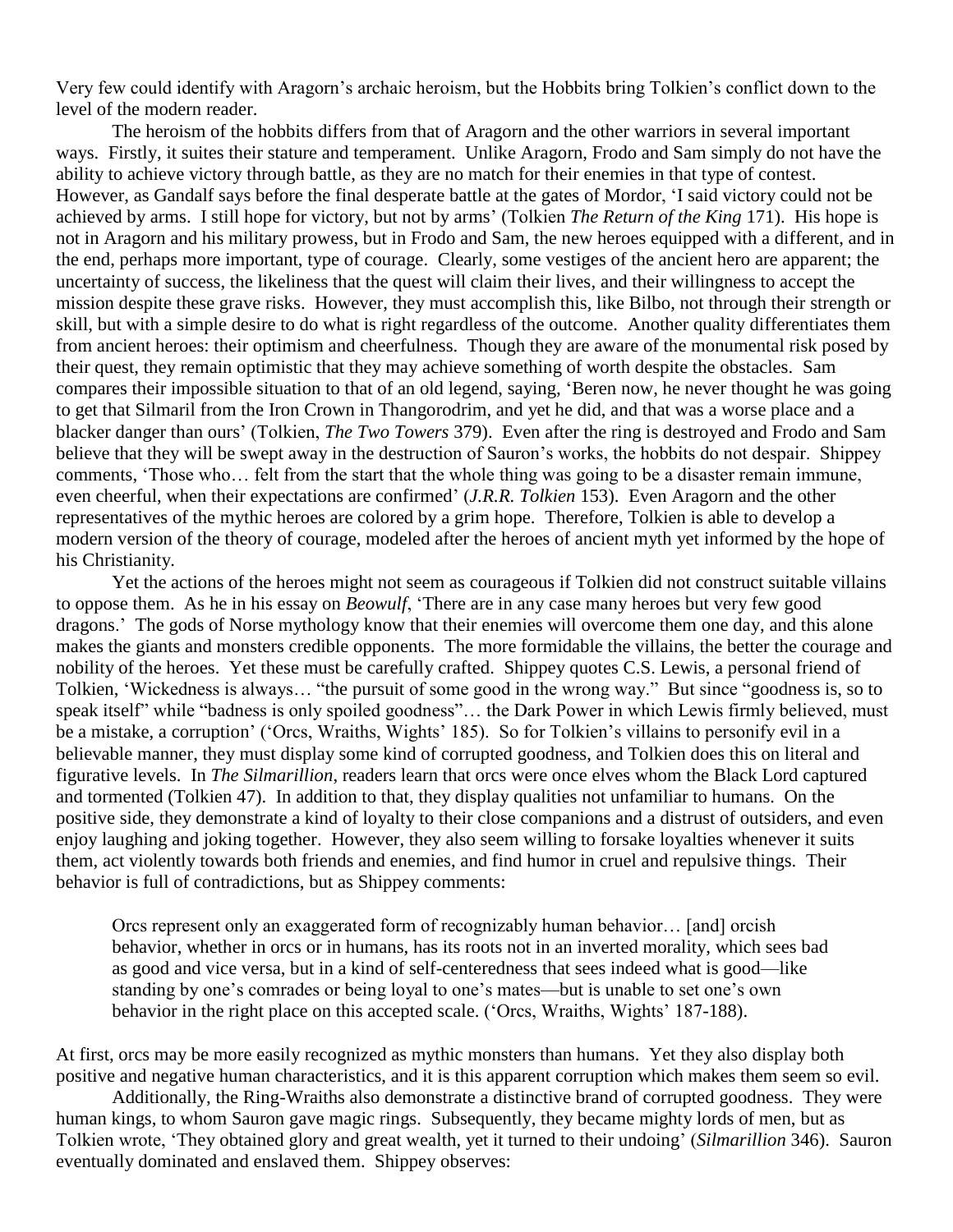[The Wraiths] accept[ed] the gifts of Sauron, quite likely with the intention of using them for some purpose which they identify as good. But then they start to cut corners, to eliminate opponents, to believe… in a "cause" that justifies anything they do. The spectacle of the person eaten up by the cause is familiar enough to give the wraith-idea plausibility ("Orcs, Wraiths, Wights' 192).

Similar to the Orcs, the Wraiths are comparable to the human being so enslaved to an ideology that he loses sight of his moral compass and rationalizes his evil behavior. Just as Frodo's courage might display humanity at its best as a modern hero, the Wraiths and Orcs give a glimpse of humanity at its worst. This contrast alone makes the valor of the heroes seem all the greater, and worthy of emulation even by modern readers. Once again showing the influence of his Christianity, Tolkien displays a war between what readers may recognize as the best and worst aspects of mankind in general. This casts the modern theory of courage as something very practical, and Tolkien shows that one need not make a journey to Mordor to exercise it.

Tolkien uses *The Lord of the Rings* as a venue to explore his theory of courage, and one way he does this is through his characterization of the heroes and the villains. Tolkien made it very clear that he despised allegory, and that *The Lord of the Rings* is definitely not one. Readers should not assume that the good and evil characters represent specific people or ideas. But as his biographer Carpenter says, "Tolkien believed that in one sense he was writing the truth. He did not suppose that precisely such peoples as he described, "elves", "dwarves", and malevolent "orcs", had walked the earth and done the deeds that he recorded. But he did feel, or hope, that his stories were in some sense an embodiment of a profound truth' (91). Though one should not look for symbolic figures in *The Lord of the Rings*, Tolkien did mean it to reflect reality on a certain level. Therefore, courage and nobility may be uncommon in modern life, but it need not stay that way. Through observing these principles in Tolkien"s writings, one may be able to gain practical insight into human nature and perhaps recover some version of the ancient courage that has been so refreshing and inspiring to generations of readers.